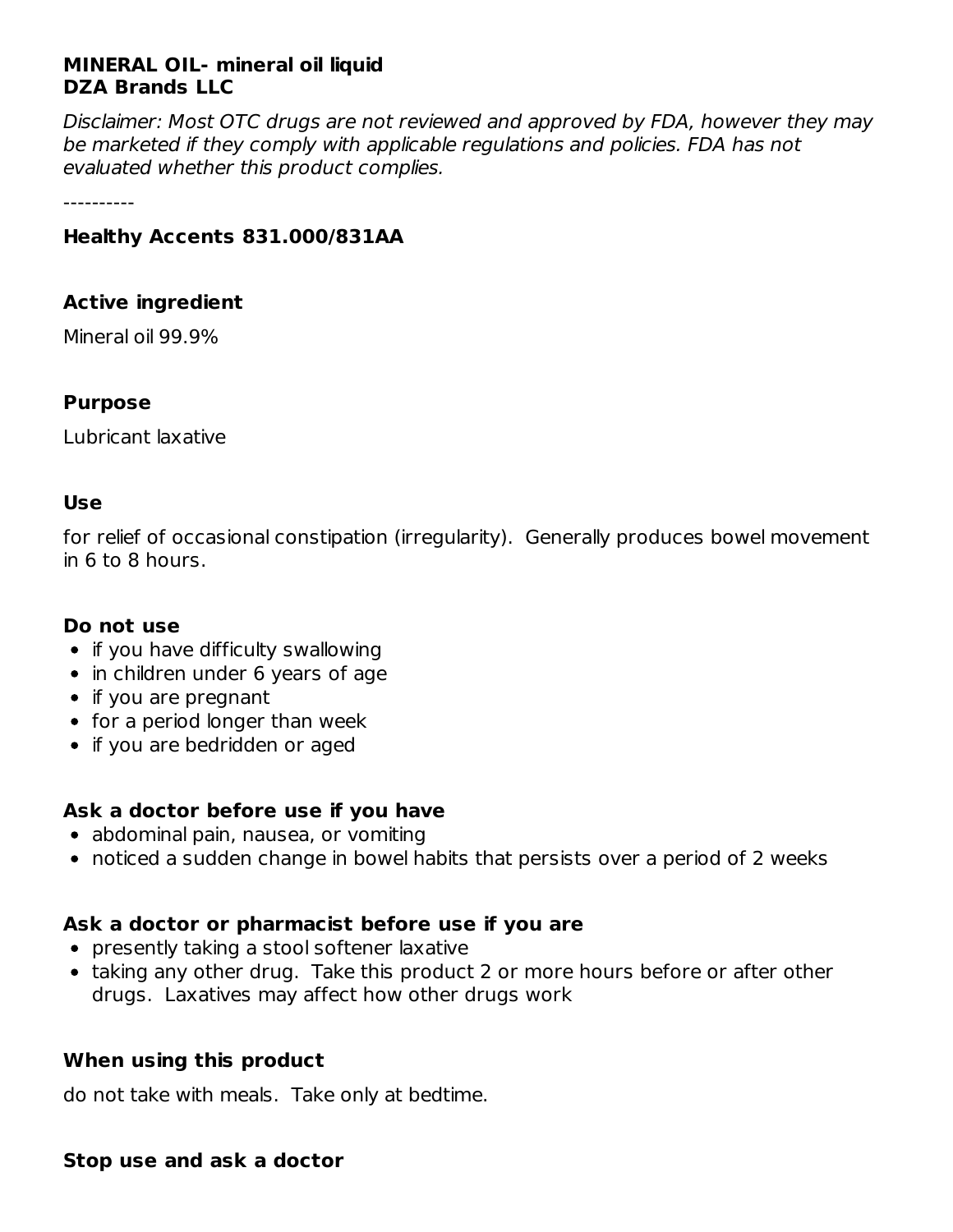if you have rectal bleeding or failure to have a bowel movement after use. These could be signs of a serious condition.

## **If breast feeding**

ask a health professional before use

## **Keep out of reach of children.**

in case of overdose, get medical help or contact a Poison Control Center right away.

#### **Directions**

- do not take with meals
- take only at bedtime
- may be taken as a single daily dose or in divided doses

adults and children 12 years of age and over - 1 to 3 Tablespoons (15 - 45 mL) maximum 3 Tablespoons (45 mL) in 24 hours

children 6 to under 12 years of age - 1 to 3 teaspoons (5 - 15 mL) maximum 3 teaspoons (15 mL) in 24 hours

children under 6 years of age - do not use, consult a doctor

## **Other information**

keep tightly closed. Protect from sunlight

## **Inactive ingredients**

mixed tocopherols (added as a stabilizer)

## **Adverse Reactions**

\*This product is not manufactured or distributed by Roberts Pharmaceutical Corp., distributor of Robrts Mineral Oil.

Disributed by DZA Brands, LLC 2110 Excutive Drive, Salisburg, NC 28147

For product questions or comments contact us at 1-866-322-2439

Please include UPC and code from the package.

## **principal display panel**

DO NOT USE IF PRINTED SEAL UNDER CAP IS BROKEN OR MISSING healthy accents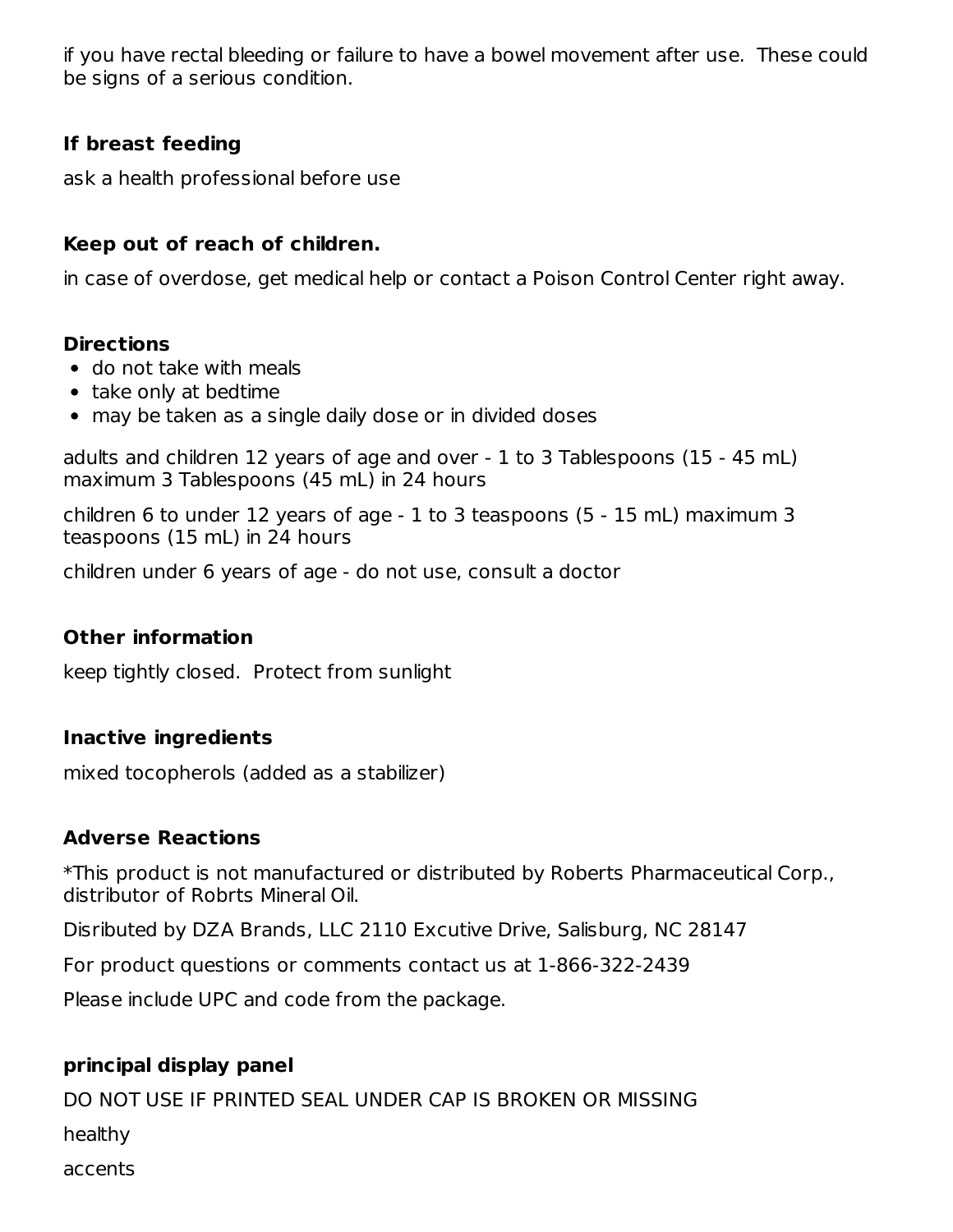mineral oil

USP

lubricant

laxative

relieves occasional constipation

- odorless
- tasteless  $\bullet$
- colorless

compare to Roberts

Mineral Oil

active ingredients

16 FL OZ (1 PT) 473 mL



| <b>MINERAL OIL</b><br>mineral oil liquid |                |                           |               |  |  |
|------------------------------------------|----------------|---------------------------|---------------|--|--|
|                                          |                |                           |               |  |  |
| <b>Product Information</b>               |                |                           |               |  |  |
| <b>Product Type</b>                      | HUMAN OTC DRUG | <b>Item Code (Source)</b> | NDC:55316-831 |  |  |
| <b>Route of Administration</b>           | ORAL, TOPICAL  |                           |               |  |  |